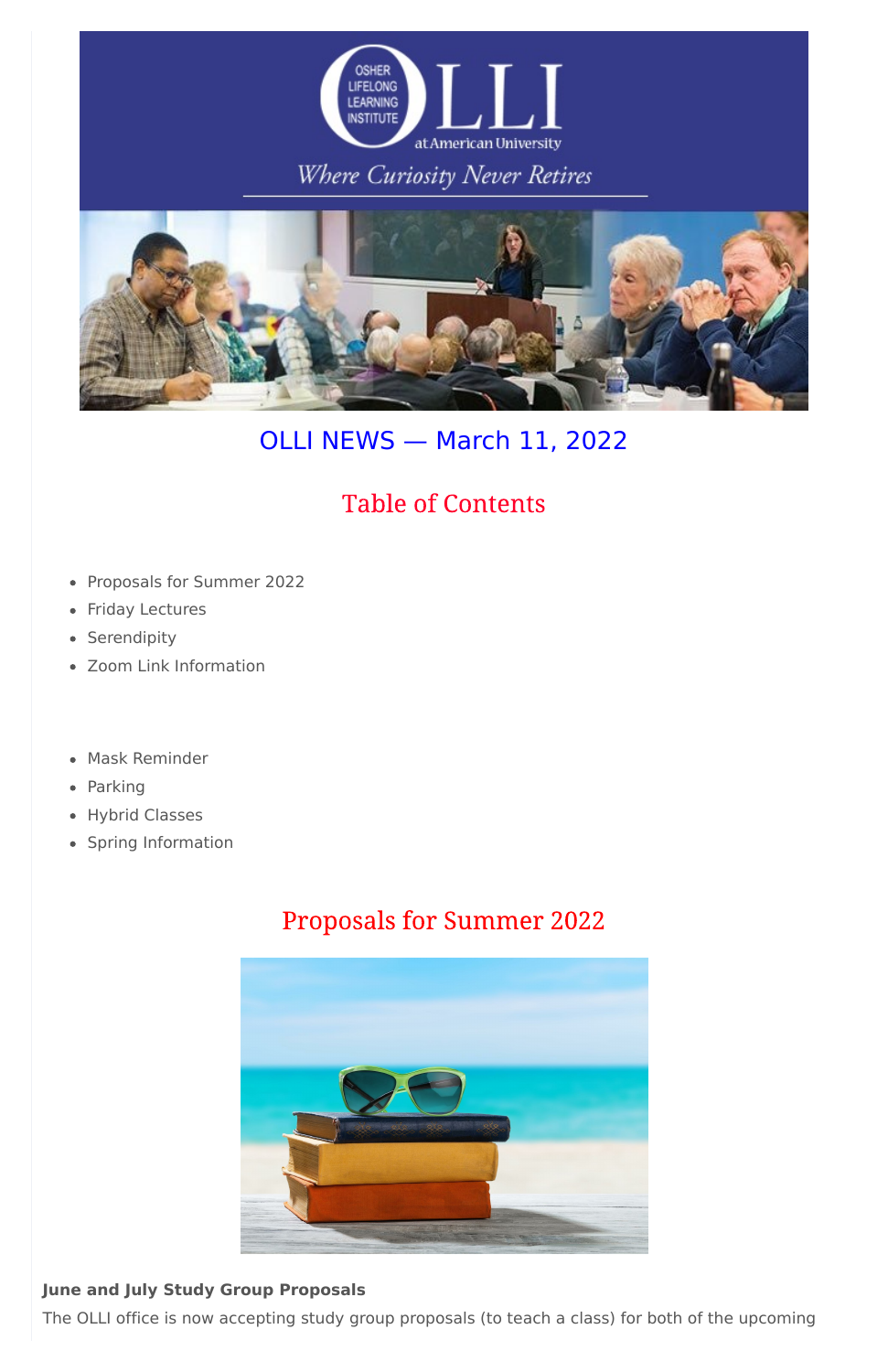summer sessions. We welcome proposals from both new and veteran Study Group Leaders. For more information about being an SGL at OLLI, please visit **[Become](https://olli-dc.org/become_a_study_group_leader) A Study Group Leader** on the OLLI website. If you or someone you know is interested in leading a study group and would like to speak with someone or ask questions, please email **[olli@american.edu](mailto:olli@american.edu)** with your contact information and we will get in touch with you.

To propose a study group, please click one of the links below. **You will need to login with your OLLI username/password or create an account if it's your first time**. We are planning for the summer sessions to be both in-person and online. SGLs select their preference for format on the proposal form. Online and in-person support is offered to SGLs depending on their format.

**June Minis: June 6-July 1 (classes meet once a week for 4 weeks)** Proposal form: **[https://www.olli-dc.org/studygroupform](https://olli-dc.org/studygroupform)**

**July Shorts: July 11-15 (classes meet 2-5 times that week)** Proposal form: **<https://olli-dc.org/shortsproposalform>**

**Submission deadline for both sessions: Sunday, April 10.**

## **Today's Lecture**



**Larry Korb, National Security Policy in the Biden Administration Friday, March 11 1:30 PM [Zoom](https://olli-dc-org.zoom.us/j/95203444826?pwd=bHk4cnJZSTVNbHcvUFlCeFdhOExDZz09) Link**

Lawrence J. Korb is a senior fellow at the Center for American Progress and an adjunct professor at Georgetown University. Earlier, he was a senior fellow and Director of National Security Studies at the Council on Foreign Relations, Director of the Center for Public Policy Education and senior fellow in the Foreign Policy Studies Program at the Brookings Institution, Dean of the Graduate School of Public and International Affairs at the University of Pittsburgh; Vice President of Corporate Operations at the Raytheon Company; and Director of Defense Studies at the American Enterprise Institute. Korb served as Assistant Secretary of Defense (manpower, reserve affairs, installations, and logistics) from 1981–1985. Dr. Korb served on active duty for four years as Naval Flight Officer and retired from the Naval Reserve with the rank of captain. He received his PhD in political science from the State University of New York at Albany and was a professor at the University of Dayton, the Coast Guard Academy, and the Naval War College.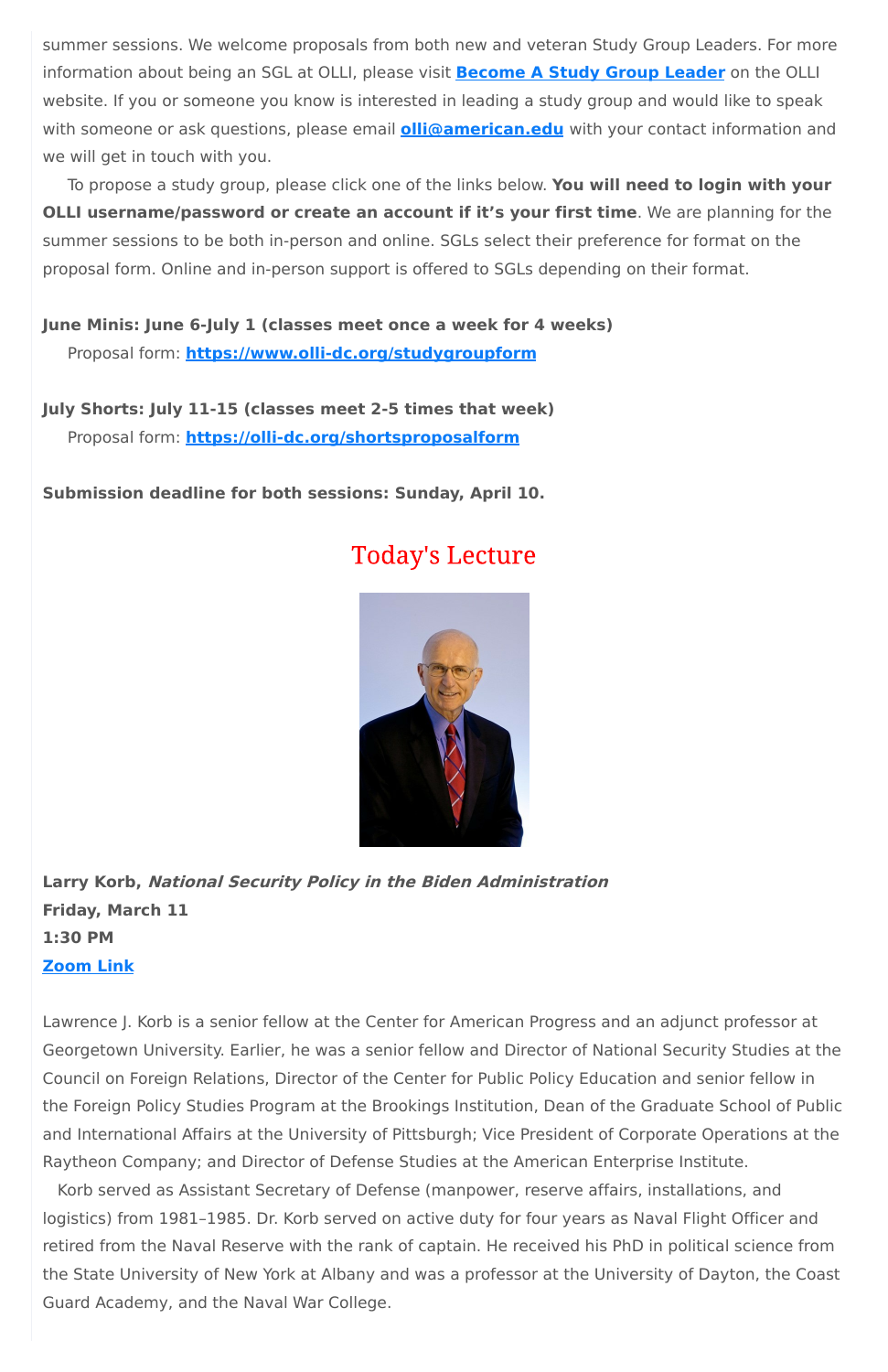Korb has written numerous books including The Joint Chiefs of Staff: The First Twenty-five Years; The Fall and Rise of the Pentagon, American National Security: Policy and Process, and Future Visions for U.S. Defense Policy.

## **Next Friday's Lecture**



**Leslie T. Fenwick, Jim Crow's Pink Slip: The Untold Story of Black Principal and Teacher Leadership Friday, March 18 1:30 PM Online via Zoom**

Leslie Fenwick is a noted expert in leadership and ethics; public policy; and diversity, equity, and inclusion in the workforce. She is Dean Emerita and a tenured professor of education policy at Howard University and Dean in Residence at the American Association of Colleges for Teacher Education (AACTE). She was one of two fully vetted finalists for the US Secretary of Education in 2020.

Fenwick held consecutive appointments as a Harvard University Visiting Fellow and Visiting Scholar and Salzburg Fellow (convened in Austria to examine leadership and globalization). She is a member of the Smithsonian National Museum of African American History and Culture (NMAAHC) Scholarly Advisory Committee.

Fenwick's book, Jim Crow's Pink Slip: The Untold Story of Black Principal and Teacher Leadership (Harvard Education Press, 2022) examines the history of workforce diversity and its relationship to the nation's contemporary pursuit of equality and educational equity.

She earned her PhD in education policy and leadership from The Ohio State University, where she was a Flescher Fellow, and a BS degree in education from the University of Virginia.

**Reservations are not required to attend lectures while they are held online. We will include the Zoom link in the 10:00 AM newsletter the day of each lecture.**

## Serendipity

**Doug Stowell, How Does the U.S. Rank Globally? A Top 10 Summary for 2022 Thursday, March 17 3:30 PM Online via Zoom**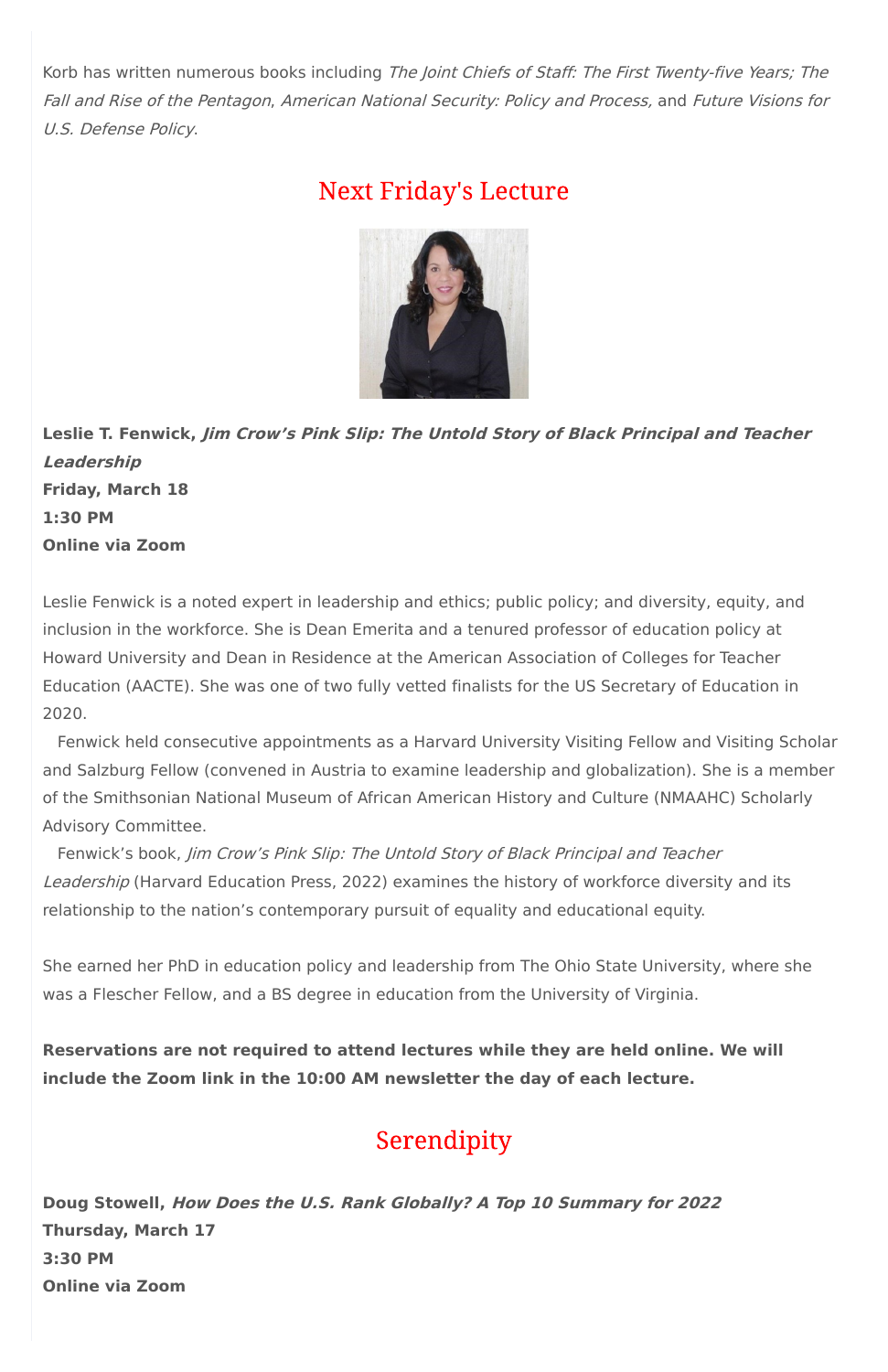This talk will look at economic factors like GDP, incomes, deductions, the national debt and taxes; global warming, the environment & pollution; energy sources; healthcare costs and outcomes; marriage, divorce & birth rates; education levels & achievement; life expectancy and paid vacations; population trends; an index on religiosity & atheism; a national prosperity index; murder and crime rates; a change readiness index; happiest & most competitive countries; "best" countries ranked; "where" to be born - 2022; et al.. All charts and links to data sources provided to participants. This is year #4 for the compilation of rankings and is the most comprehensive yet!

### **[Intro](https://d1a8dioxuajlzs.cloudfront.net/accounts/9799/original/How%2520does%2520the%2520U.S.%2520rank%2520globally%2520-%25202022%2520-%2520INTRO%2521.pdf?1646842817) to talk PDF of [PowerPoint](https://d1a8dioxuajlzs.cloudfront.net/accounts/9799/original/How%2520does%2520the%2520U.S.%2520rank%2520-%25202022%2521.pdf?1646842695)**

Doug Stowell has been an OLLI Instructor at Furman University in Greenville, SC since 2015 and <sup>a</sup> national instructor since 2018. His career includes: Director of Market Research for the Xerox Corp., U.S. Director for the U.K. firm National Opinion Polling, Ltd. In London, and Senior Consultant with Wirthlin Worldwide Polling in DC. He opened his own firm in 2008 and continues today conducting global consumer issues surveys.

**No registration is required for Serendipities. The Zoom link will be e-mailed to all those subscribed to the OLLI newsletter the morning of the talk. If you do not receive the newsletter and would like to attend, please e-mail olli@american.edu that morning.**

## **Zoom Link Information**

With the Spring Semester in full swing, we wanted to remind you of some important information regarding Zoom links for online classes. We have a new email system, so Zoom links will be sent out between **8:00-8:30 AM** the morning of the class from **[DoNotReply@olli-dc.org](mailto:DoNotReply@olli-dc.org)**. This email does not accept replies, so any questions should be emailed separately to **[olli@american.edu.](mailto:olli@american.edu)**

If you accidentally delete the daily e-mail with your class Zoom link, or cannot find it again, you can access the Zoom link for each of your classes by logging into your OLLI member account on the **[website](https://www.olli-dc.org/)**. The first page to come up will be the one that lists your classes. Under each class you will find the Zoom link for that class. Click the link to go into your class at the specified time. If you leave this page and need to get back, simply click your name (hyperlinked in blue) at the top of the page. View a **video [tutorial](https://vimeo.com/666099470)**.

## **Mask Reminder**

This is a friendly reminder that if you are taking a class in-person, you must be wearing either a KN95, N95, or KF94 mask **at all times**, including when in the classroom. This is in accordance with AU's policy. We appreciate your cooperation.

## Parking

As an affiliate of American University, all OLLI members must follow **American University's Good Neighbor Policy:** In accordance with Washington DC regulations and the University's "Good Neighbor Policy," all members of the University community – including students, faculty, staff, visitors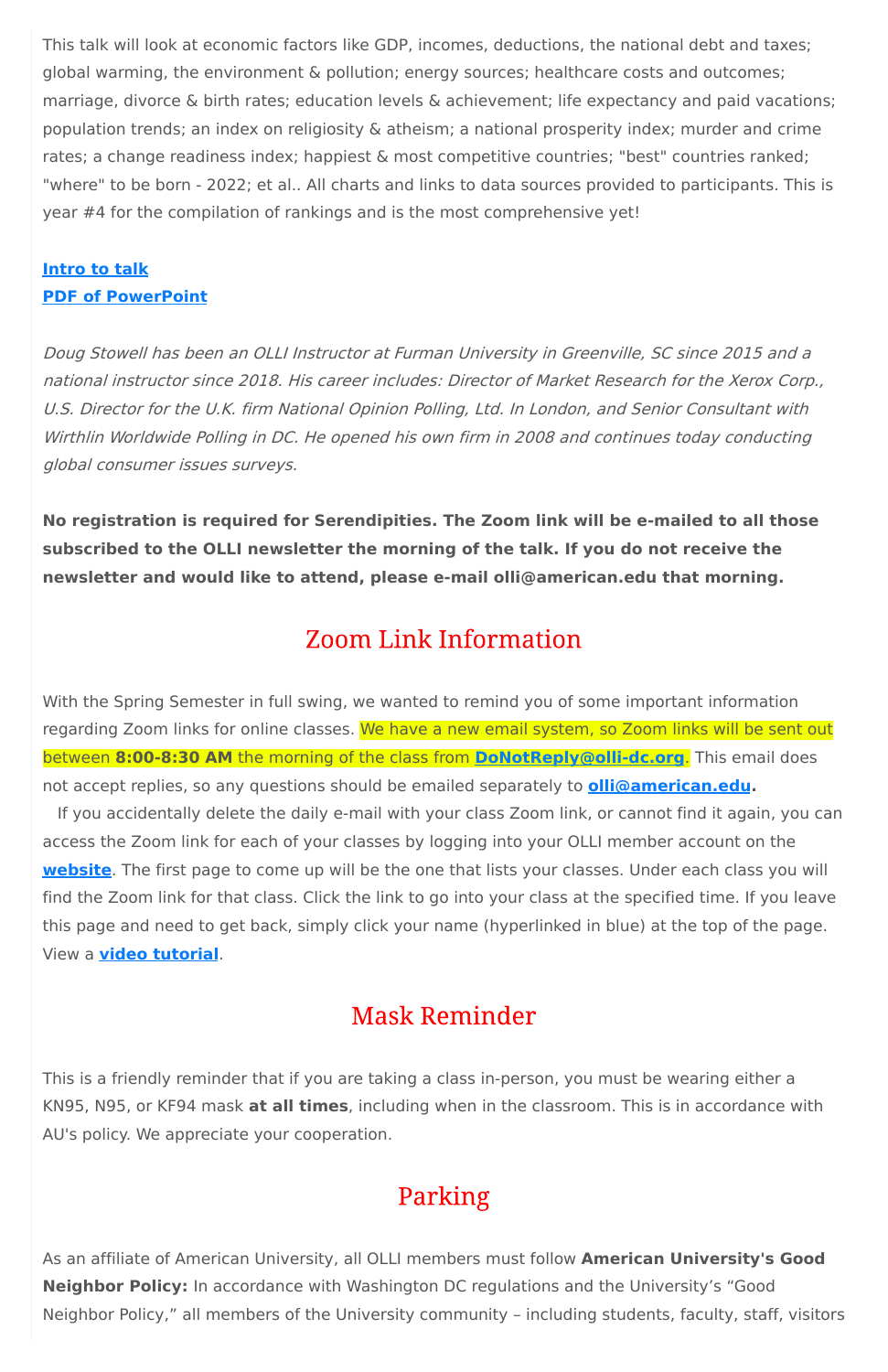and guests – are required to do one of the following while attending class, working, or visiting AU owned property .

A. Park on campus and obtain <sup>a</sup> parking permit (this option is not currently available to OLLI members),

- B. Purchase hourly/daily parking using the pay-as-you-go parking kiosks, or
- C. Use public transportation.

Compliance with the Good Neighbor Policy is part of the OLLI lease with American University.

**This policy applies to ALL members, including those who have DC Zone 3 parking permits. What are the consequences of not following the "GOOD NEIGHBOR POLICY?"** Members who do not follow AU's "Good Neighbor Policy" risk getting a \$200 parking ticket from American University, but most importantly, they put OLLI at risk of violating its lease agreement with American University.

For more information, please see the **[Parking](https://olli-dc.org/parking) Page** on the OLLI website.

## **Hybrid Classes**

Are you enrolled in a hybrid class? Be sure to check whether you're taking the class in-person or online, which you can do by logging into your member account on the **OLLI [website](https://urldefense.com/v3/__https:/track.robly.com/9e6648c2-619a-4801-a1b7-afe48cf7a59cb695cb5c3418ba48a280608801a198ab__;!!IaT_gp1N!kd0wsQK3j5csV1YAEn7osgRZLzX27LyIbSVko57rrel3diPMR-4JER24_mxxDCddOQ$)**. In-person registrants do **NOT** receive a Zoom link the morning of their hybrid class. If you would like to switch formats, please email **[olli@american.edu](https://urldefense.com/v3/__https:/track.robly.com/9e6648c2-619a-4801-a1b7-afe48cf7a59cfcd6623193a1b651b18d39fba5d0ce95__;!!IaT_gp1N!kd0wsQK3j5csV1YAEn7osgRZLzX27LyIbSVko57rrel3diPMR-4JER24_mwKjhYPIw$)** before the day of the class. The last day to change format or add/drop a course is Friday, **March 18.**

# **Spring Information**

Members can continue to add or drop spring courses until **March 18**. Click the link below to view all courses. You can see the status of each (open or closed) in the right hand column of the page. The deadline to request a semester refund is also **March 18**.

**View Spring [Semester](https://www.olli-dc.org/view_all_study_groups) and register.**

### **Spring Covid Protocols**

OLLI at AU is adhering to the following Covid-related protocols for the spring semester:

- To attend any in-person OLLI class or function, members must be fully vaccinated and boosted, unless granted certain medical or religious exemptions;
- To attend any in-person OLLI class or function, members must submit a brief OLLI attestation form stating he/she has been fully vaccinated and boosted, unless granted certain medical or religious exemptions. The online form has been sent to anyone registered to take a class inperson before February 28;
- All members must wear an N95, KN95, or KF94 mask when in the building, a classroom, or the OLLI office;
- Classrooms will be at regular capacity; and
- Any person exhibiting any Covid-related symptoms will be asked to stay home.

#### **COVID-19 Vaccination Attestation**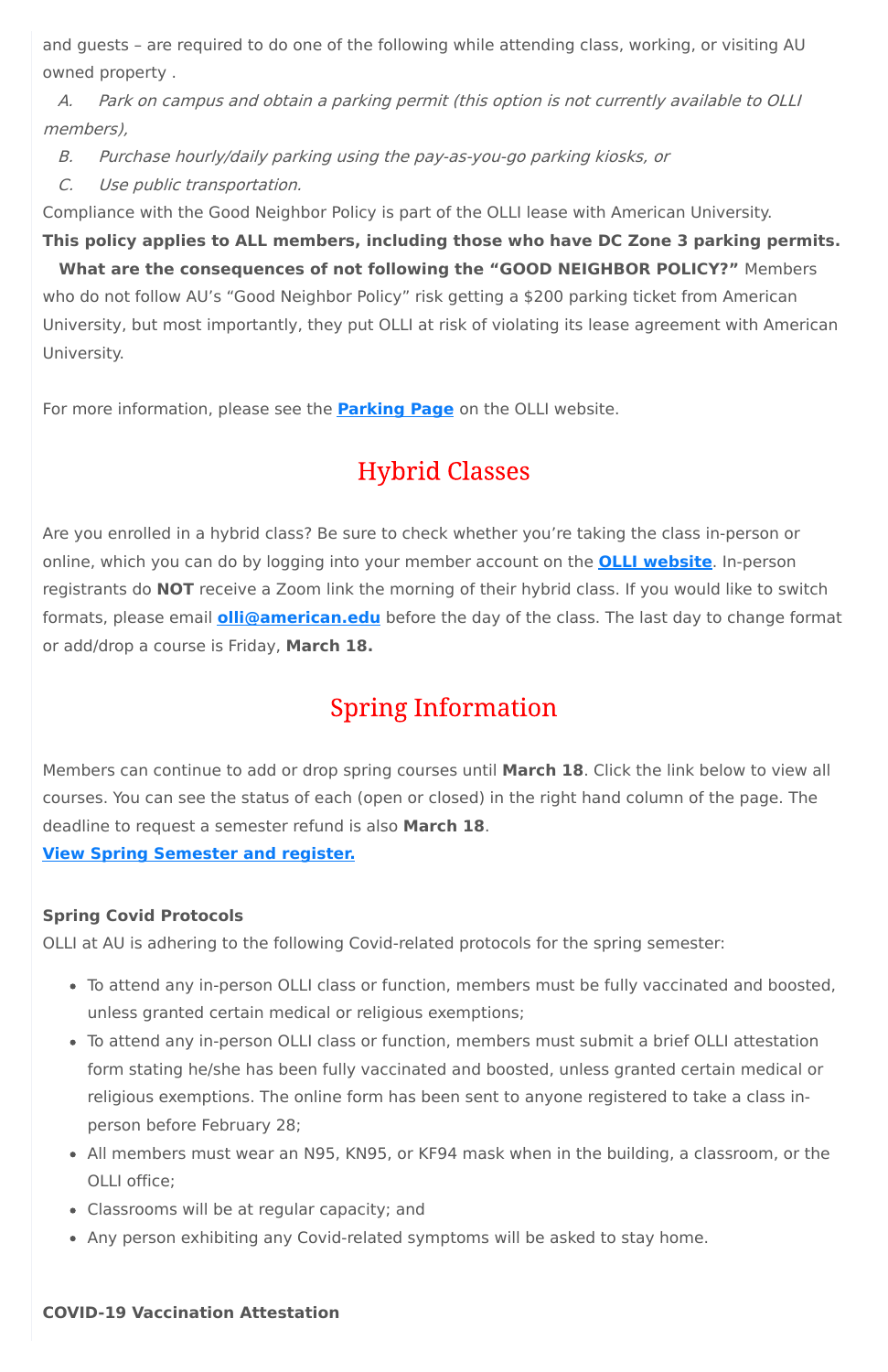Taking or teaching a class in-person? Check your email for a digital form from DocuSign to attest that you are fully vaccinated and boosted against COVID-19. You do not need to enroll in DocuSign. Just press the yellow "Review Document" button, type your name as a signature, and submit it. If you haven't already, please fill out this form ASAP.

If you did not receive an attestation form via email, you can sign one just outside the OLLI office and turn it in to a staff member.

#### **Recorded Classes and Digital Library**

Most online classes during the Spring Semester are being recorded. One of the benefits of taking classes during a particular session is access to all class recordings for that session. Recordings for Spring 2022 are listed under "Study Groups" on the OLLI website. Each day's recordings are added to the website by 5:00 PM. You must first log in to your member account in order to view the recordings. Recordings are available for viewing up until two weeks past the end of each session.

Please be aware that the OLLI website is experiencing a technical issue when members try to access the spring recordings and the digital library pages. We are working with our website administrator to get this fixed as soon as possible and will let members know once it's resolved.

## **American University News & Events**

#### **Center for Israel Studies**

Our Spring 2022 Writers Series brings influential Israeli authors virtually to the American University campus. Through public lectures and literature master classes we will experience Israeli identity through the eyes and ears of some of its most important cultural voices.

#### **More Than I love My Life with David Grossman**

**Tuesday, March 15 1:00 PM**

#### **Online**

To kick off the series, on March 15 best-selling author David Grossman will discuss his latest novel, More than I Love My Life, in conversation with CIS director Michael Brenner. Listen in as a renowned writer shares his thoughts on the art of storytelling, inventing real people and telling old stories with new words. **[Register](https://www.eventbrite.com/e/israeli-writers-series-a-conversation-with-david-grossman-tickets-262216956977)**.

#### **Join the Conversation with Israeli Graphic Novelist Rutu Modan**

**Monday, March 21**

#### **1:00 PM**

#### **Online**

Raiders of the Lost Ark meets present-day Israeli-Palestinian relations, with a side of family drama and history! Join American University's Center for Israel Studies, Department of Literature and Jewish Studies Program for a discussion with graphic novelist Rutu Modan, whose latest book Tunnels is a mesmerizing archeological adventure told through the pages of a graphic novel, is a best-seller by an award-winning artist and raconteur. Co-sponsored by Center for Israel Studies, Department of Literature and Jewish Studies Program. **[Register](https://www.eventbrite.com/e/israeli-writers-series-a-conversation-with-graphic-novelist-rutu-modan-tickets-277783787787)**.

#### **Join the Conversation with Israeli author Ayelet Tsabari**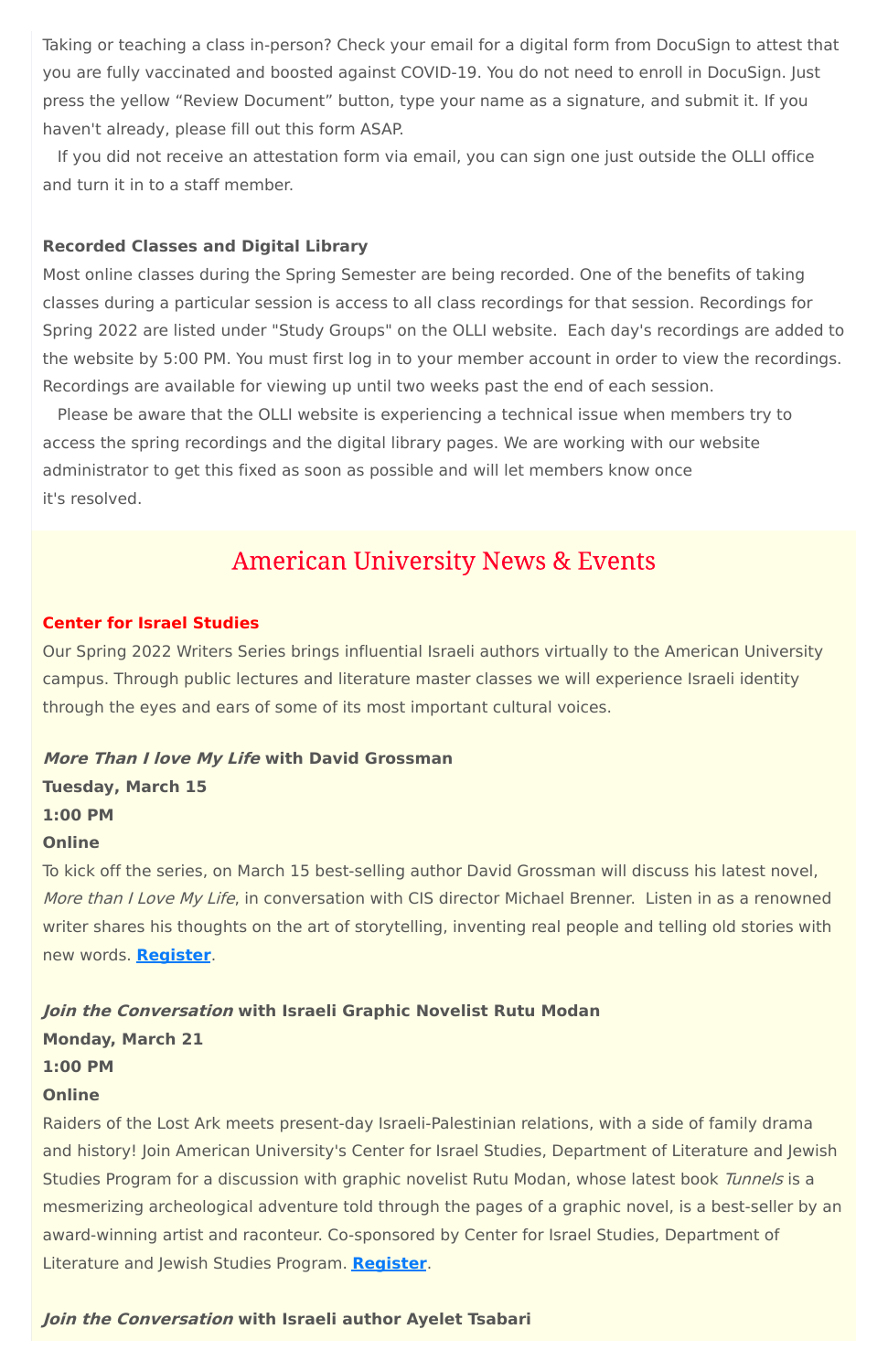### **Thursday, March 31**

#### **1:00 PM**

#### **Online**

Join American University's Center for Israel Studies, Department of Literature and Jewish Studies Program for a discussion with author Ayelet Tsabari about her celebrated memoir, which has won multiple awards since its publication in English in 2019. Tsabari traces her journey around the globe from New York to India, in search of a way out of her grief at the loss of her father when she was young, and sharing other profound reflections on life along the way. Co-sponsored by Center for Israel Studies, Department of Literature and Jewish Studies Program. **[Register.](https://www.eventbrite.com/e/israeli-writers-series-a-conversation-with-author-ayelet-tsabari-tickets-288938712467)**

#### **AU School of Communications**

**Behind the Scenes: Covering the White House with White House Correspondents Kristen Welker, Kaitlan Collins, and Cecilia Vega Tuesday, March 22**

**7:00 PM**

#### **Online**

The Osher Lifelong Learning Institute at American University is an association of, by, and for the people in the Washington, DC area who wish to continue to study and learn. OLLI at AU is dedicated to the proposition that learning is a lifelong process and that *curiosity never* 

Join us March 22 at 7 pm for an inside look at what it means to cover the White House for a major news network. This livestreamed panel featuring three chief White House correspondents and moderated by CNN VP and Managing Editor Antoine Sanfuentes will go behind the scenes to explore how these professionals keep the public informed about the critical issues of our day. Panelists include NBC News Chief White House Correspondent Kristen Welker, CNN Chief White House Correspondent Kaitlan Collins, and ABC News Chief White House Correspondent and SOC alumna Cecilia Vega. **[Register.](https://www.eventbrite.com/e/behind-the-scenes-covering-the-white-house-tickets-269668574967)**

#### **AU Arts**

Home of AU's performing, visual, literary, and media-based arts. **View the schedule and [registration](https://www.american.edu/arts/) links**.

## **AU Museum Spring Schedule January 29–May 22 Friday–Sunday, 11:00 AM–4:00 PM**

Reservations are not required for your visit. Admission is always free. Regarding groups and any questions about your visit, email **[museum@american.edu](mailto:museum@american.edu)**. Access the museum **[online](https://www.american.edu/cas/museum/reopening.cfm)**.

#### **OSHER LIFELONG LEARNING INSTITUTE AT AMERICAN UNIVERSITY MISSION**

retires.

**Website [www.olli-dc.org](http://www.olli-dc.org/)** | **Phone** 202-895-4860 | **E-mail [olli@american.edu](mailto:olli@american.edu) Study Group Location** 4801 Massachusetts Ave. NW **Mailing Address** 4400 Massachusetts Ave NW | Washington, DC 20016

Tony Long, Executive Director | Mary Fran Miklitsch, Deputy Executive Director